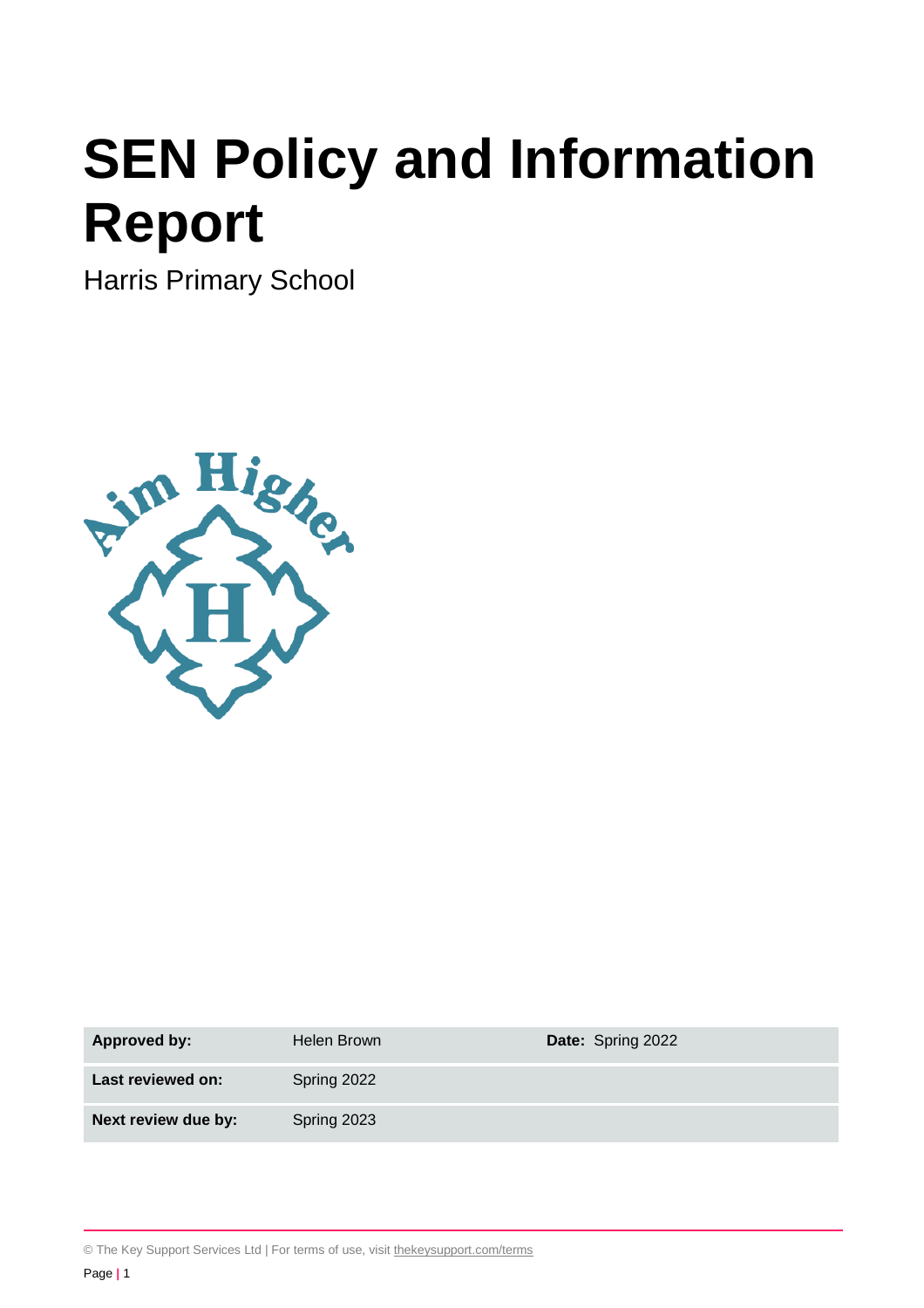# **Contents**

# <span id="page-1-0"></span>**1. Aims**

Our SEN policy and information report aims to:

- Set out how our school will support and make provision for pupils with special educational needs (SEN)
- Explain the roles and responsibilities of everyone involved in providing for pupils with SEN

Harris Primary School is a mainstream primary school which currently has 212 pupils on role. There is no nursery provision. We are a fully inclusive school and welcome children from all different backgrounds including those with Special Educational Needs or Disabilities.

This is reflected in our Mission Statement: 'Our core values drive a varied, holistic and experience-rich education, where every child is immersed ambitious opportunities to grow within equal, safe and happy environment.

This education will nurture all children to become well rounded individuals who enjoy developing the knowledge, skills, values for treasured memories, and in order to open up possibilities for themselves, each other and the world. Each unique child will be equipped to discover, prepare and strive for their dreams.

There are currently 32 children in the school who are identified as having SEN. At Harris Primary School we want all children to be able to achieve their full potential in all areas of their development. In order to do this we provide a broad and balanced curriculum for all pupils and provide targeted help and support for children with Special Educational Needs or a Disability

# <span id="page-1-1"></span>**2. Legislation and guidance**

This policy and information report is based on the statutory [Special Educational Needs and Disability \(SEND\)](https://www.gov.uk/government/uploads/system/uploads/attachment_data/file/398815/SEND_Code_of_Practice_January_2015.pdf)  [Code of Practice](https://www.gov.uk/government/uploads/system/uploads/attachment_data/file/398815/SEND_Code_of_Practice_January_2015.pdf) and the following legislation:

- > [Part 3 of the Children and Families Act 2014,](http://www.legislation.gov.uk/ukpga/2014/6/part/3) which sets out schools' responsibilities for pupils with SEN and disabilities
- [The Special Educational Needs and Disability Regulations 2014,](http://www.legislation.gov.uk/uksi/2014/1530/contents/made) which set out schools' responsibilities for education, health and care (EHC) plans, SEN co-ordinators (SENCOs) and the SEN information report

## <span id="page-1-2"></span>**3. Definitions**

A pupil has SEN if they have a learning difficulty or disability which calls for special educational provision to be made for them.

They have a learning difficulty or disability if they have:

- A significantly greater difficulty in learning than the majority of the others of the same age, or
- A disability which prevents or hinders them from making use of facilities of a kind generally provided for others of the same age in mainstream schools

Special educational provision is educational or training provision that is additional to, or different from, that made generally for other children or young people of the same age by mainstream schools.

<sup>©</sup> The Key Support Services Ltd | [thekeysupport.com/terms](https://thekeysupport.com/terms-of-use)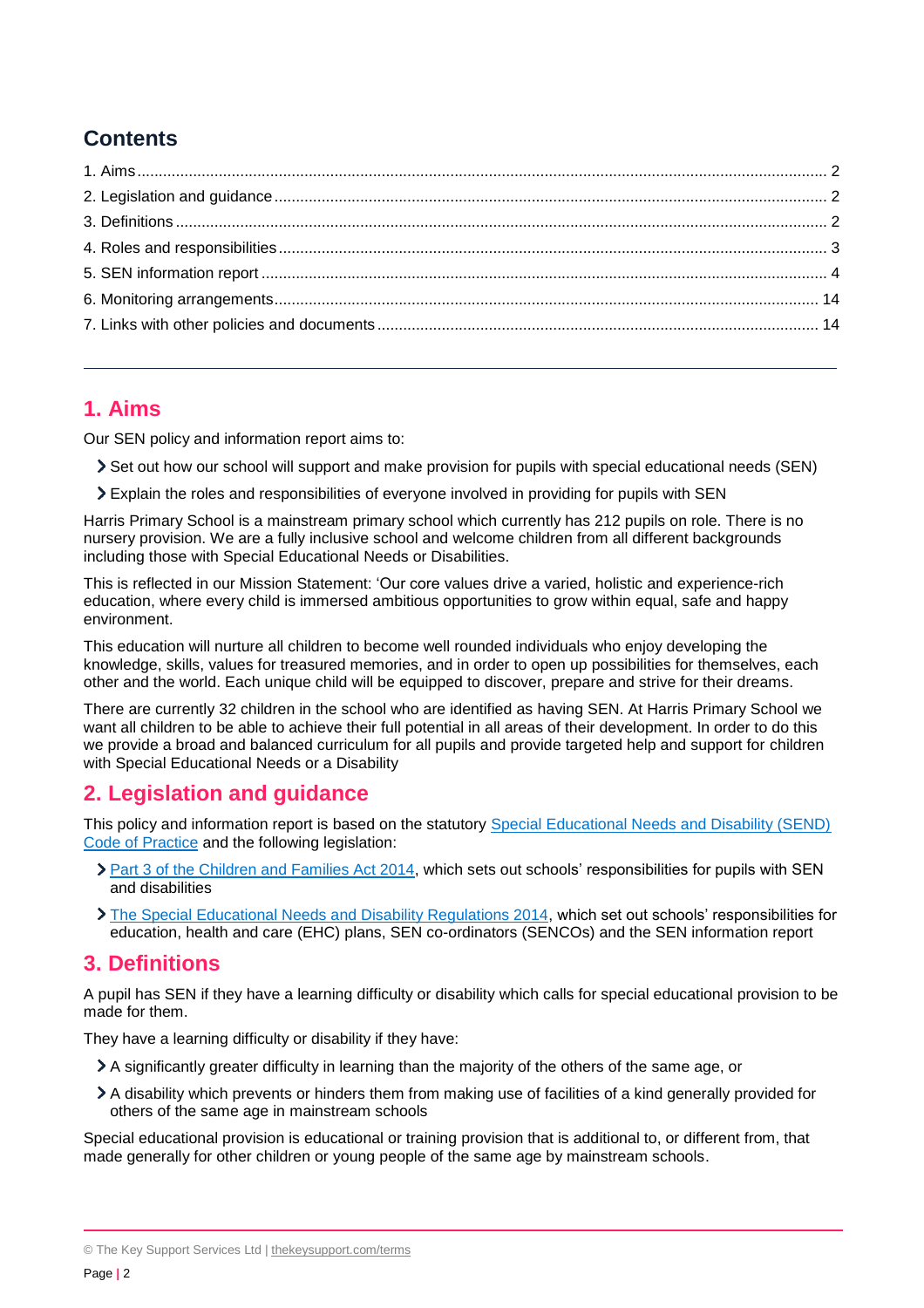# <span id="page-2-0"></span>**4. Roles and responsibilities**

## **4.1 The SENCO**

The SENCO is Miss Helen Sanders Contact details: Miss Helen Sanders Harris Primary School **Wychnor** Fulwood Preston PR2 7EE 01772 864135 Email: [h.sanders@harris.lancs.sch.uk](mailto:h.sanders@harris.lancs.sch.uk)

She will:

- Work with the headteacher and SEN governor to determine the strategic development of the SEN policy and provision in the school
- Have day-to-day responsibility for the operation of this SEN policy and the co-ordination of specific provision made to support individual pupils with SEN, including those who have EHC plans
- Provide professional guidance to colleagues and work with staff, parents, and other agencies to ensure that pupils with SEN receive appropriate support and high-quality teaching
- Advise on the graduated approach to providing SEN support
- Advise on the deployment of the school's delegated budget and other resources to meet pupils' needs effectively
- Be the point of contact for external agencies, especially the local authority and its support services
- Liaise with potential next providers of education to ensure that the school meets its responsibilities under the Equality Act 2010 with regard to reasonable adjustments and access arrangements
- Ensure the school keeps the records of all pupils with SEN up to date

#### **4.2 The SEN Governor**

The SEN Governor is: Mrs Helen Nellany. The Chair of Governors is: Mr Kinley.

The SEN Governor will:

- Help to raise awareness of SEN issues at governing board meetings
- Monitor the quality and effectiveness of SEN and disability provision within the school and update the governing board on this
- Work with the headteacher and SENCO to determine the strategic development of the SEN policy and provision in the school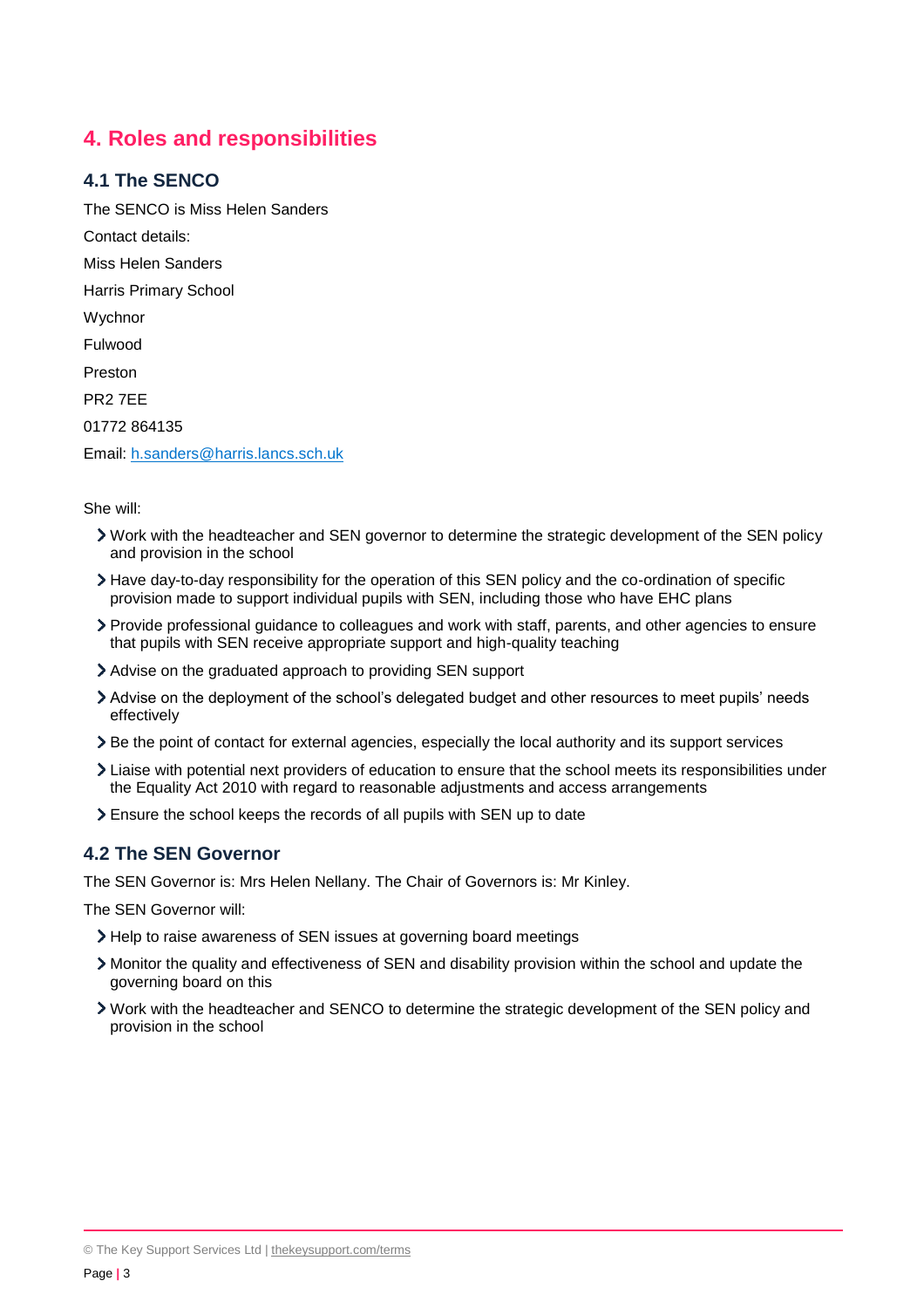## **4.3 The headteacher**

The headteacher is: Miss Helen Brown

The headteacher will:

- Work with the SENCO and SEN governor to determine the strategic development of the SEN policy and provision within the school
- Have overall responsibility for the provision and progress of learners with SEN and/or a disability

#### **4.4 Class teachers**

Each class teacher is responsible for:

- > The progress and development of every pupil in their class
- Working closely with any teaching assistants or specialist staff to plan and assess the impact of support and interventions, and how they can be linked to classroom teaching
- Working with the SENCO to review each pupil's progress and development and decide on any changes to provision
- Ensuring they follow this SEN policy

## <span id="page-3-0"></span>**5. SEN information report**

#### **5.1 The kinds of SEN that are provided for**

Our school currently provides additional and/or different provision for a range of needs, including:

- Communication and interaction, for example, autistic spectrum disorder, Asperger's Syndrome, speech and language difficulties
- Cognition and learning, for example, dyslexia, dyspraxia
- Social, emotional and mental health difficulties, for example, attention deficit hyperactivity disorder (ADHD)
- Sensory and/or physical needs, for example, visual impairments, hearing impairments, processing difficulties, epilepsy
- Moderate learning difficulties

We also recognise that some children may have short-term needs following a change in their home life e.g. a bereavement or may have medical needs. On occasions children may have a specific gap in their learning identified and a short term intervention may be required to resolve this.

#### **5.2 Identifying pupils with SEN and assessing their needs**

Early identification of pupils with SEND is a priority at Harris Primary School as the sooner we take action the more responsive the pupil is likely to be to the intervention/support put in place.

We will assess each pupil's current skills and levels of attainment on entry, which will build on previous settings and Key Stages, where appropriate. Class teachers will make regular assessments of progress for all pupils and identify those whose progress:

- It is significantly slower than that of their peers starting from the same baseline
- Fails to match or better the child's previous rate of progress
- Fails to close the attainment gap between the child and their peers
- Widens the attainment gap

<sup>©</sup> The Key Support Services Ltd | [thekeysupport.com/terms](https://thekeysupport.com/terms-of-use)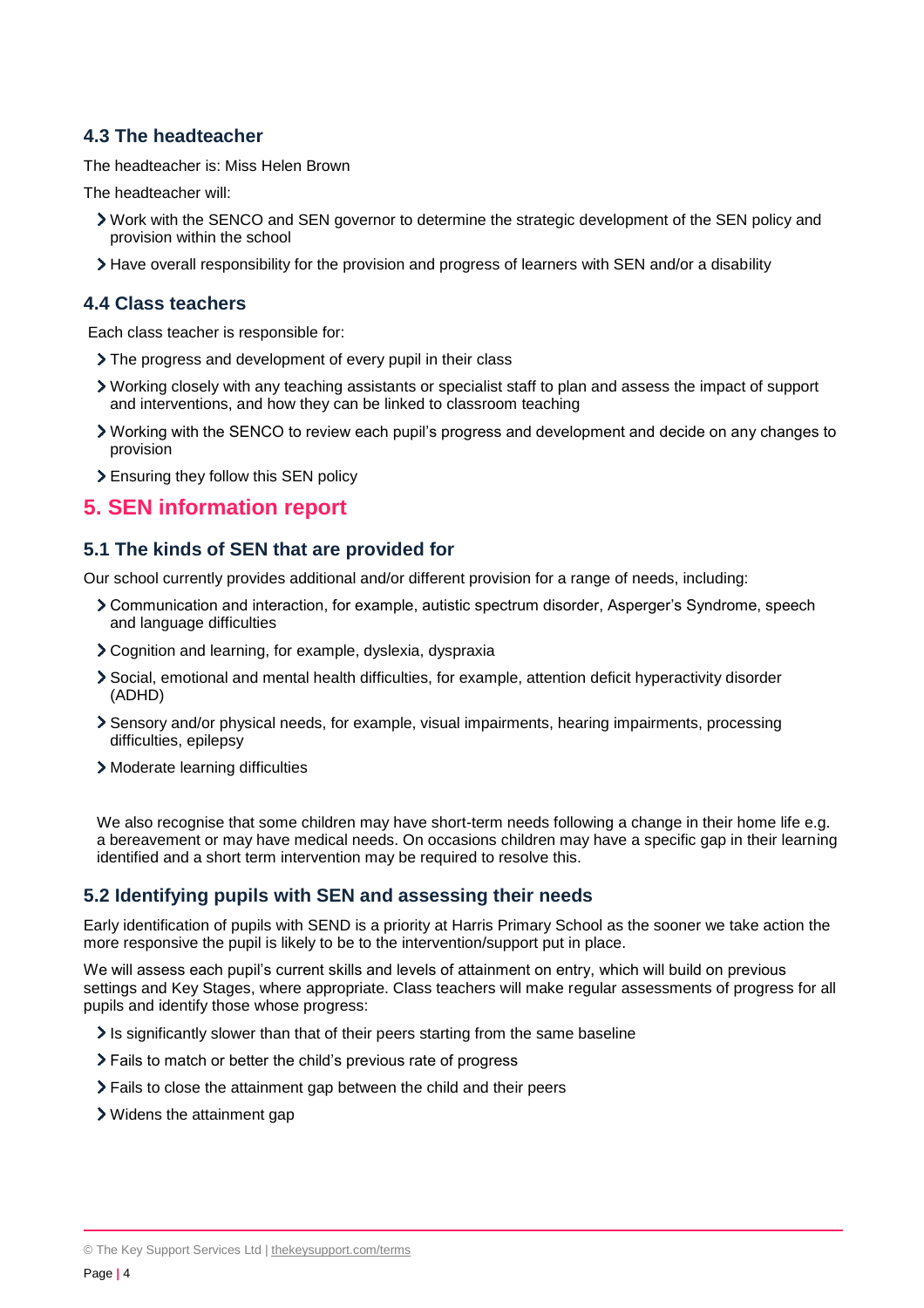This may include progress in areas other than attainment, for example, social needs:

- Communication or interaction difficulties that create barriers to learning, where specific interventions are needed
- Social, emotional or mental health problems which are not responding to techniques normally employed in the nurturing environment of our school
- Sensory or physical needs that create barriers to progress despite the provision of personal aids or specialist equipment

Slow progress and low attainment will not automatically mean a pupil is recorded as having SEN.

When deciding whether special educational provision is required, we will start with the desired outcomes, including the expected progress and attainment, and the views and the wishes of the pupil and their parents. We will use this to determine the support that is needed and whether we can provide it by adapting our core offer, or whether something different or additional is needed.

At Harris Primary School we use appropriate screening and assessment tools, and assess pupil's needs and progress through:

- Evidence obtained by teacher observation/assessment
- Pupil progress in relation to objectives in the English and Mathematics National expectations
- Standardised screening or assessment tools
- Evidence/observations/information from parents
- Pupils' performance in Early Years Foundation Stage (Reception)
- Screening/ diagnostic tests

 Information from outside agencies e.g. Speech and Language service, Specialist teachers, Educational Psychologist

- Reports or observations
- Records from previous schools/early years settings

#### **5.3 Consulting and involving pupils and parents**

At Harris Primary School we actively seek to develop partnerships with parents and carers in the education of their child with SEND, and to involve parents and pupils in assessing and reviewing needs and provision. Parents and carers are valued and their contribution in terms of identification and support for pupils with SEN is fully recognised. Parents/carers with concerns about their child's learning should, in the first instance, contact the class teacher. School operates an 'open door' policy so parents can contact the school office at any time and we will do our best to arrange a meeting with the relevant staff member and/or Special Educational Needs Coordinator (SENCO) as soon as possible

We will have an early discussion with the pupil and their parents when identifying whether they need special educational provision. These conversations will make sure that:

- Everyone develops a good understanding of the pupil's areas of strength and difficulty
- We take into account the parents' concerns
- Everyone understands the agreed outcomes sought for the child
- Everyone is clear on what the next steps are

Where a child has an EHC Plan, admission to our school will be co-ordinated by the SEND department of the Local Authority. For other pupils who have special needs we will work closely with parents and other professionals (including previous schools and Early Years settings) to ensure that as far as possible appropriate support is in place for the pupil before they start school. This may include a specific transition programme based on the needs of that particular child. Prospective parents who have any concerns about any additional needs the child may have are invited to speak to us before enrolling so that necessary measures can be put in place in good time. To keep parents informed we have a website with an SEND

<sup>©</sup> The Key Support Services Ltd | [thekeysupport.com/terms](https://thekeysupport.com/terms-of-use)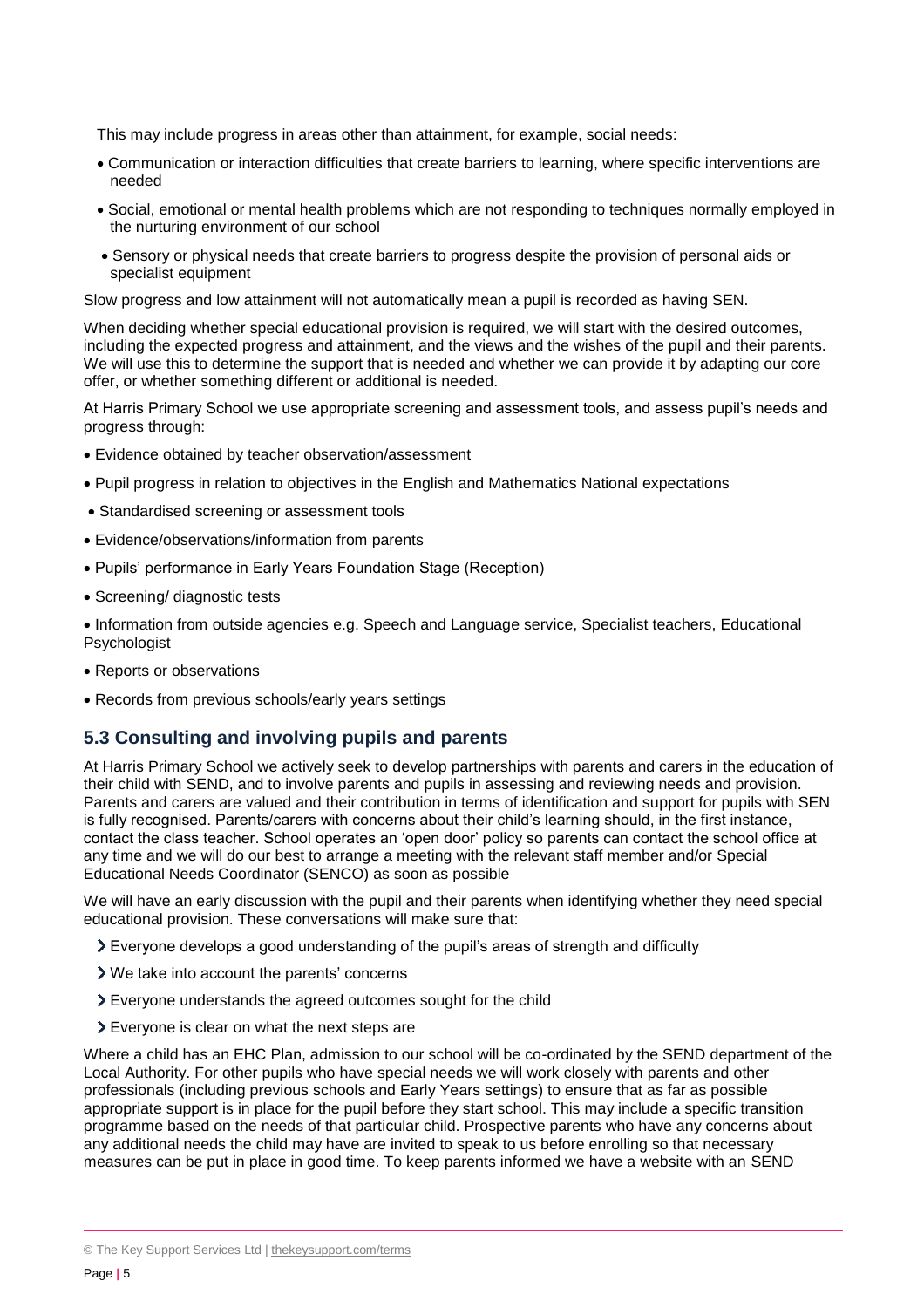section. We also have weekly newsletters, two parents' evenings per year which include consultations with our SENCO and an annual report with written feedback.

When children join the school, we make a Home-School Agreement to help parents understand the parameters and expectations in school. If parents wish to become even more closely involved with school life, we have places for parents to sit on our governing body and elections for these positions take place on a 4 yearly cycle. Parents are invited to complete an annual parental questionnaire and actions are taken in response to this.

We involve and consult with the children about their education by:

 $\bullet$  Having a School Council which is made up of two representatives from each year group (year  $2-6$ ), voted for by their classmates. All children are eligible to serve on the School Council, regardless of special educational needs or disabilities and in recent years several such children have served the school council very well.

 We also have a school Worship Team and Sports Council which asks children for their thoughts, views and opinions about these aspects of school life.

 Children from Y4 and 6 take part in the Pupil Attitude Questionnaire yearly, which produces a numerical summary of views of their own school lives as well as opinions on various school-related topics, such as behaviour, safety and bullying.

 Children with SEND who have an Individual Education Plan (IEP) are involved in discussions about their targets including how well they are progressing and what they need to do as a 'next step'. They do this whilst working 1:1 with a teacher or teaching assistant.

#### **5.4 Assessing and reviewing pupils' progress towards outcomes**

The identification and monitoring of SEND at our school is part of our overall approach to monitoring and assessing the progress of all children. This process is achieved through continual use of classroom observations, questioning and assessments of all pupils. Throughout school, progress in Maths and English is tracked formally on a termly basis and more frequently, where appropriate. Children on the SEND register will have an Individual Education Plan (IEP) which has SMART (Specific, Measurable, Achievable, Realistic, Timed) targets and is monitored weekly on a 'can they do it' basis by the teaching assistant, supported by the class teacher. With the teaching assistant and/or teacher, the child is encouraged to self-evaluate against their targets. IEPs are formally reviewed and evaluated termly by the class teacher, with support from the SENCO, and sent home to parents/carers who are invited to contribute to targets or support their child in activities at home. If the child has had input from a specialist e.g Speech and Language, Educational Psychologist, Occupational Therapist, Specialist Teacher then targets taken from their reports will be incorporated into the IEP, or made as part of an ongoing school intervention. Children with an Education, Health and Care Plan (EHCP) will have an annual review carried out by the school in conjunction with the LA, which looks at the child's progress towards their EHCP targets. Parents and pupils are an essential part of this process and their views inform the review; where possible external agencies are encouraged to attend, particularly if there are significant changes to be made in the Plan, or asked to contribute a report if they are working with the child e.g specialist teacher. The SENCO liaises closely with class teachers and Head Teacher to analyse data and individually track pupils who are experiencing difficulties.

We will follow the graduated approach and the four-part cycle of **assess, plan, do, review**.

The class or subject teacher will work with the SENCO to carry out a clear analysis of the pupil's needs. This will draw on:

- The teacher's assessment and experience of the pupil
- Their previous progress and attainment or behaviour
- Other teachers' assessments, where relevant
- The individual's development in comparison to their peers and national data
- > The views and experience of parents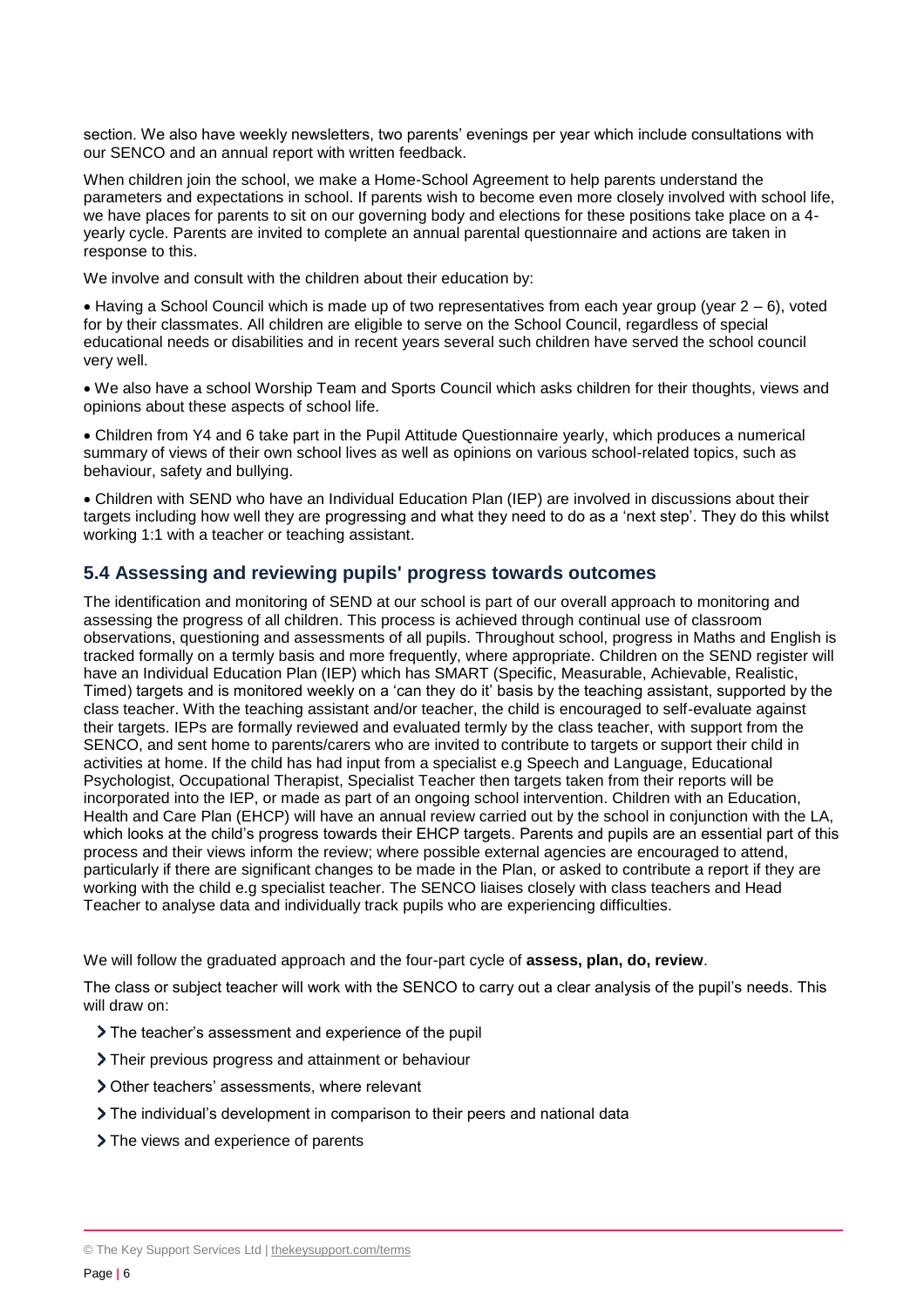- > The pupil's own views
- Advice from external support services, if relevant

A plan will be made based on an assessment of the child's needs, for example putting in place a specific intervention e.g. for reading or spelling. The do refers to implementing the planned actions and the assessment will be reviewed regularly. All teachers and support staff who work with the pupil will be made aware of their needs, the outcomes sought, the support provided, and any teaching strategies or approaches that are required. We will regularly review the effectiveness of the support and interventions and their impact on the pupil's progress. If, following the implementation of this process, the pupil continues to experience difficulties, the school may, with parental permission, seek the advice of external agencies. To support pupils who have specific needs, the school regularly liaises with other professionals such as :

Speech and language therapists

- School nurse
- Occupational therapists
- Paediatricians

The school can also request assessments from specialist teachers, IDSS and outreach support from professionals who specialise in supporting children with challenging behaviours (GHIST).

Persistent disruptive or withdrawn behaviour does not necessarily mean that a pupil has SEND. Any concerns over a pupil's behaviour will be investigated on the evidence that the behaviour is a response to an underlying need.

Other factors which may affect progress and attainment and have an impact on a child with or without SEN are:

 A disability under the Equality Act 2010 – all reasonable adjustments will be made so that the child can access the curriculum

- Attendance and punctuality
- Health and welfare
- English as an additional language (EAL)
- Being in receipt of Pupil Premium Grant
- Being a looked after pupil (CLA)

These are taken into consideration when assessing a child's needs/progress and adaptations are made accordingly.

If it is evident that a child has long-term complex needs, an application for an education, health and care needs assessment can be made. The referral can be made by a parent, schools and/or other professionals; full guidance can be found at [www.lancashire.gov.uk/SEND](http://www.lancashire.gov.uk/SEND) and the school SENCO can assist parents in navigating this process. We encourage parents to access a referral to the SEND Information Advice and Support Service (SENDIASS) who provide independent help and advice for parents and families; the links to the service can be found on the Lancashire website under the 'Help for Parents and Carers' section.

## **5.5 Supporting pupils moving between phases and preparing for adulthood**

We will share information with the school, college, or other setting the pupil is moving to. We will agree with parents and pupils which information will be shared as part of this.

To support all the Year 6 children with their transition to high school, a member of staff from each of the receiving secondary schools meets them and meets with their class teacher. All children are invited to attend open days at their new school in the Summer term. Additional visits to their new school can be arranged for pupils with SEND, supported by school staff if necessary. These usually take place in the Summer term; the number of additional visits will depend on the needs of the child. The SENCOs of the two schools will make sure that all relevant inclusion information is transferred to ensure a smooth transition. This may be done at a

<sup>©</sup> The Key Support Services Ltd | [thekeysupport.com/terms](https://thekeysupport.com/terms-of-use)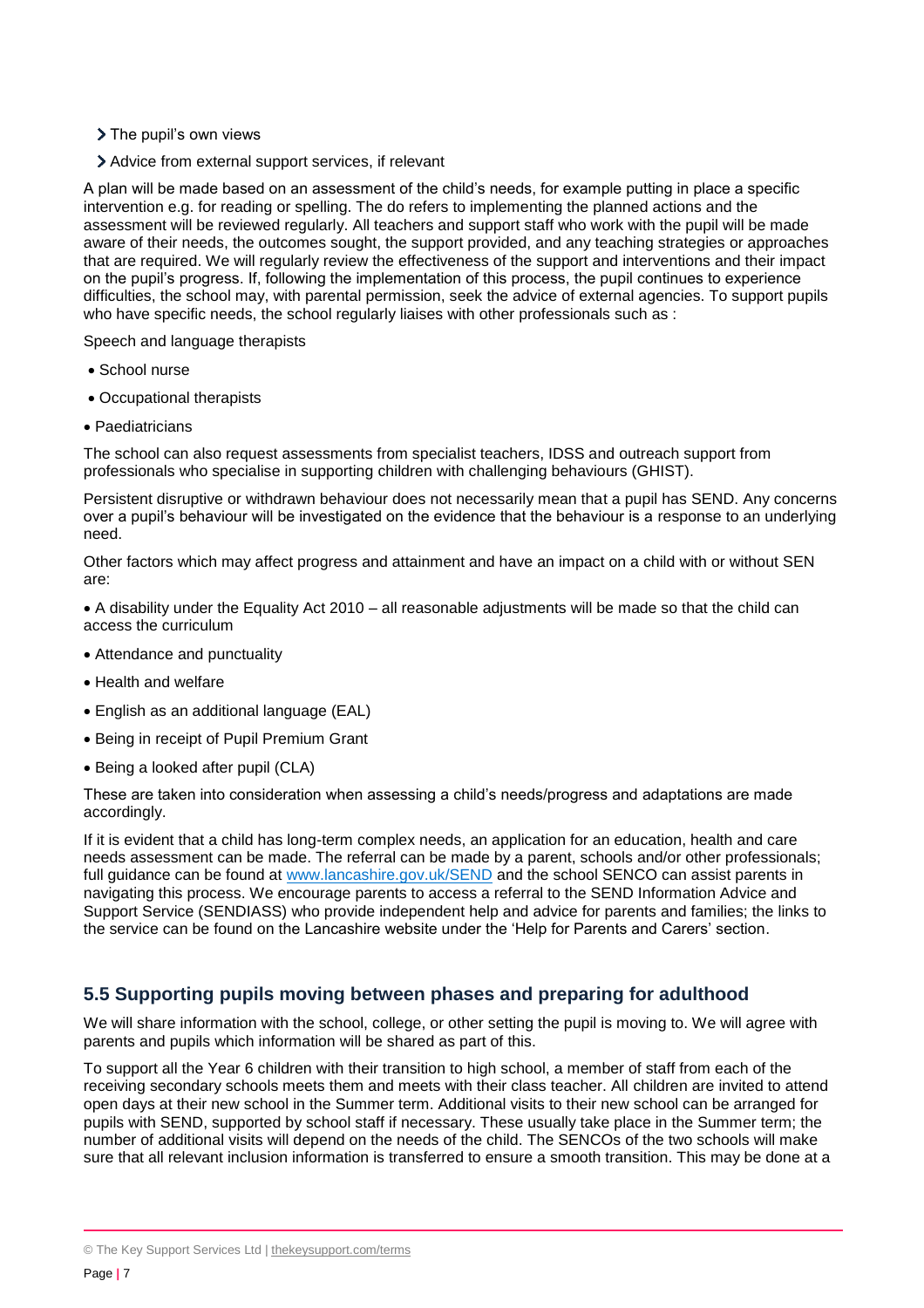meeting and parents can request to be invited. For children with an Education, Health and Care Plan, a more formal Transition Meeting involving all parties may be arranged to plan the transition process. Where children with SEND move to another primary school, the SENCO will contact the SENCO of the receiving school to ensure all relevant information is shared. Parents planning such a move for their child, especially if their needs are more complex, are encouraged to give as much notice as possible to school so that all necessary arrangements can be put in place prior to the move. Children transitioning from nursery or other Early Years settings will be supported by the SENCO in determining from the pre- school SENCO what arrangements are necessary to ensure a smooth and carefully planned transition; this will usually be in the format of joint meetings to which parents and carers are invited.

## **5.6 Our approach to teaching pupils with SEN**

Teachers are responsible and accountable for the progress and development of all the pupils in their class.

High-quality teaching is our first step in responding to pupils who have SEN. This will be differentiated for individual pupils.

We will also provide the following interventions:

- IDL Maths and English
- > Fast Track Phonics
- RWI Pre/Post Teach and extra sessions
- > Bounce Back Phonics
- > No Nonsense Spelling
- Oxford Owl
- > Reading Detectives
- Write Start
- > Times Table Rock Stars
- White Rose Maths
- $> IXL$
- > Test Base Maths
- Secure Maths Intervention (Collins)
- > Talk Boost
- > Neli
- > PSED/PIVATS

In accordance with the SEND Code of Practice 2014, Harris Primary School does everything it can to meet children's SEN. Pupils have access to additional provision on an evidenced-needs basis, which is embedded within a Graduated Approach, providing full access to the National Curriculum and encouraging success and participation for all pupils, whatever their level of ability.

The key principles of this approach are:

 All class teachers are responsible and accountable for the progress and development of the pupils in their class, including where pupils access support from teaching assistants or specialist staff. All children are included in all lessons through Quality First Teaching which is adapted to respond to their strengths and needs, as set out in the Teachers' Standards (2012)

 High quality teaching, differentiated for individual pupils, is the first step in responding to pupils who have or may have SEND. However, despite this, some children need additional help to make progress in their learning

Additional intervention and support cannot compensate for a lack of good quality teaching

 Pupils are only identified as having SEND if they do not make adequate progress once they have received good quality personalised teaching and interventions intended to help close any learning gaps

<sup>©</sup> The Key Support Services Ltd | [thekeysupport.com/terms](https://thekeysupport.com/terms-of-use)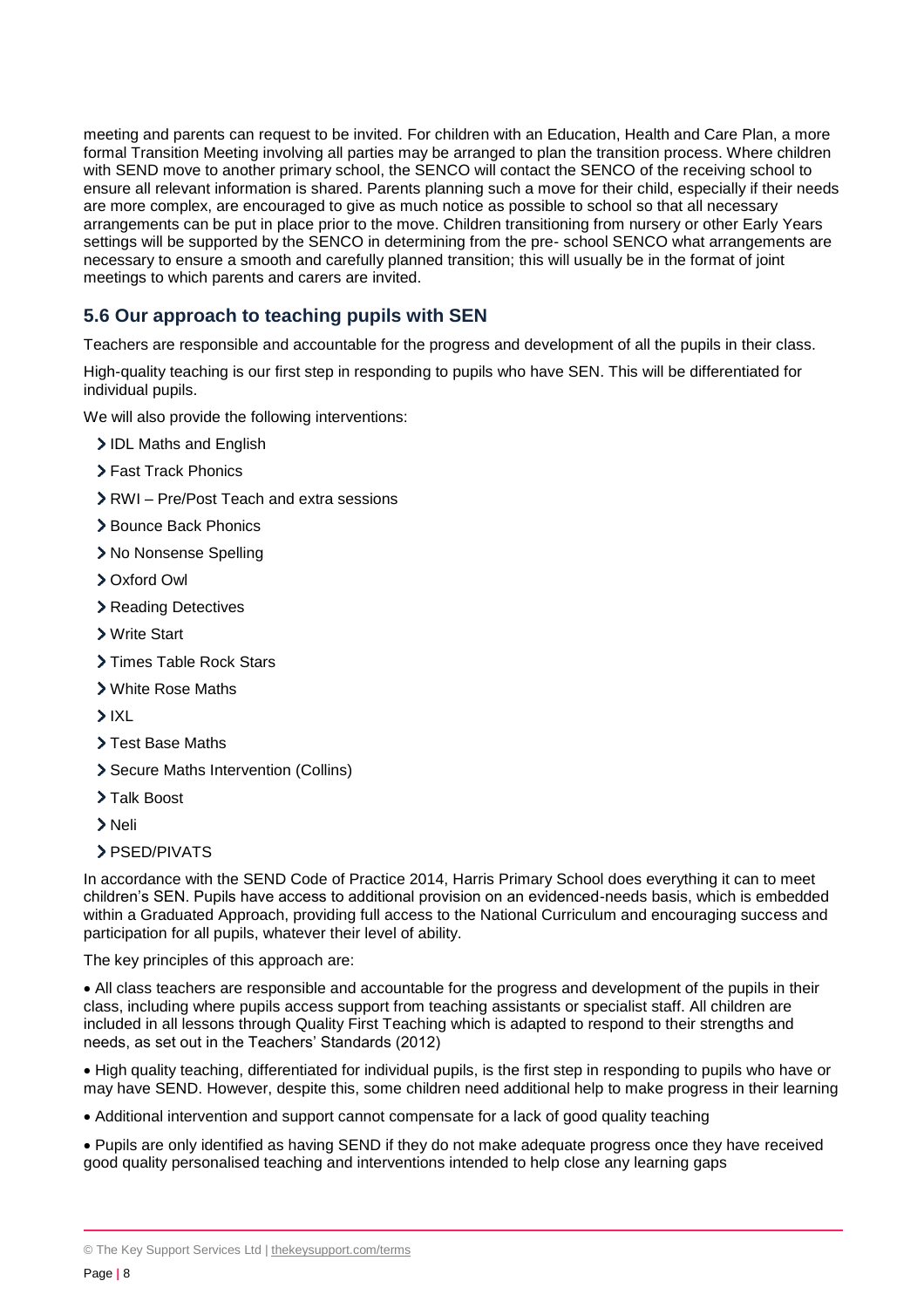Pupils with identified SEND coming from another school or an Early Years setting will access the same arrangements for meeting these as for those pupils already identified within school.

 When planning learning for children with Special Educational Needs and Disabilities, teachers will provide specific information/targets in the child's individual education plan (IEP). Additionally, teachers modify teaching and learning as appropriate for children with disabilities

 Children with Education, Health and Care Plans have provision and approaches to teaching/learning laid out in their Plans

5.6(i) Remote education and COVID 19- additional support for pupils with particular needs

During the pandemic, school has had to close its doors to the majority of pupils and educate them remotely through our school on-line platform 'Google Classroom' and paper packs of additional materials/resources. We recognise that some pupils, for example some pupils with special educational needs and disabilities (SEND), may not be able to access remote education without support from adults at home. We acknowledge the difficulties this may place on families, and we will work with parents and carers to support those pupils in the following ways:

 Ensure as far as possible they have access to laptops/technology/internet access as provided by government agencies and other bodies

 Provide help and support in the form of class checks/ phone calls and SENCO telephone support to facilitate access to learning

 Provide individualised work (where necessary) accessible at the pupil's individual learning level through all platforms Please note, being on the SEND register does not entitle a pupil to a place in school; however all children with Education, Health and Care Plans have been offered a school place.

## **5.7 Adaptations to the curriculum and learning environment**

The school will provide a range of adaptive equipment from the budget. There is a variety of different height tables and chairs throughout the school

We make the following adaptations to ensure all pupils' needs are met:

- Differentiating our curriculum to ensure all pupils are able to access it, for example, by grouping, 1:1 work, teaching style, content of the lesson, etc.
- Adapting our resources and staffing
- Using recommended aids, such as laptops, coloured overlays, visual timetables, larger font, etc.
- Differentiating our teaching, for example, giving longer processing times, pre-teaching of key vocabulary, reading instructions aloud, etc.

 Access arrangements for National Curriculum tests are in line with DfE guidelines, which are issued each year i.e. when children meet the prescribed criteria for extra time, rest breaks, a reader (for maths), a scribe, enlarged print or 'live voice' for mental maths tests etc.

#### **5.8 Additional support for learning**

We have a teaching assistant who is trained in delivering the Talk Boost Program and Neli, We have provided in-house training for all teaching assistants to deliver the Read Write Inc (RWI) program. We also have one of our teaching staff, Mrs Joanne Hunt, who is currently working towards becoming a Specialist Dyslexia teacher. Her role from February 2022 is to work closely with pupils to reduce barriers to their reading and writing.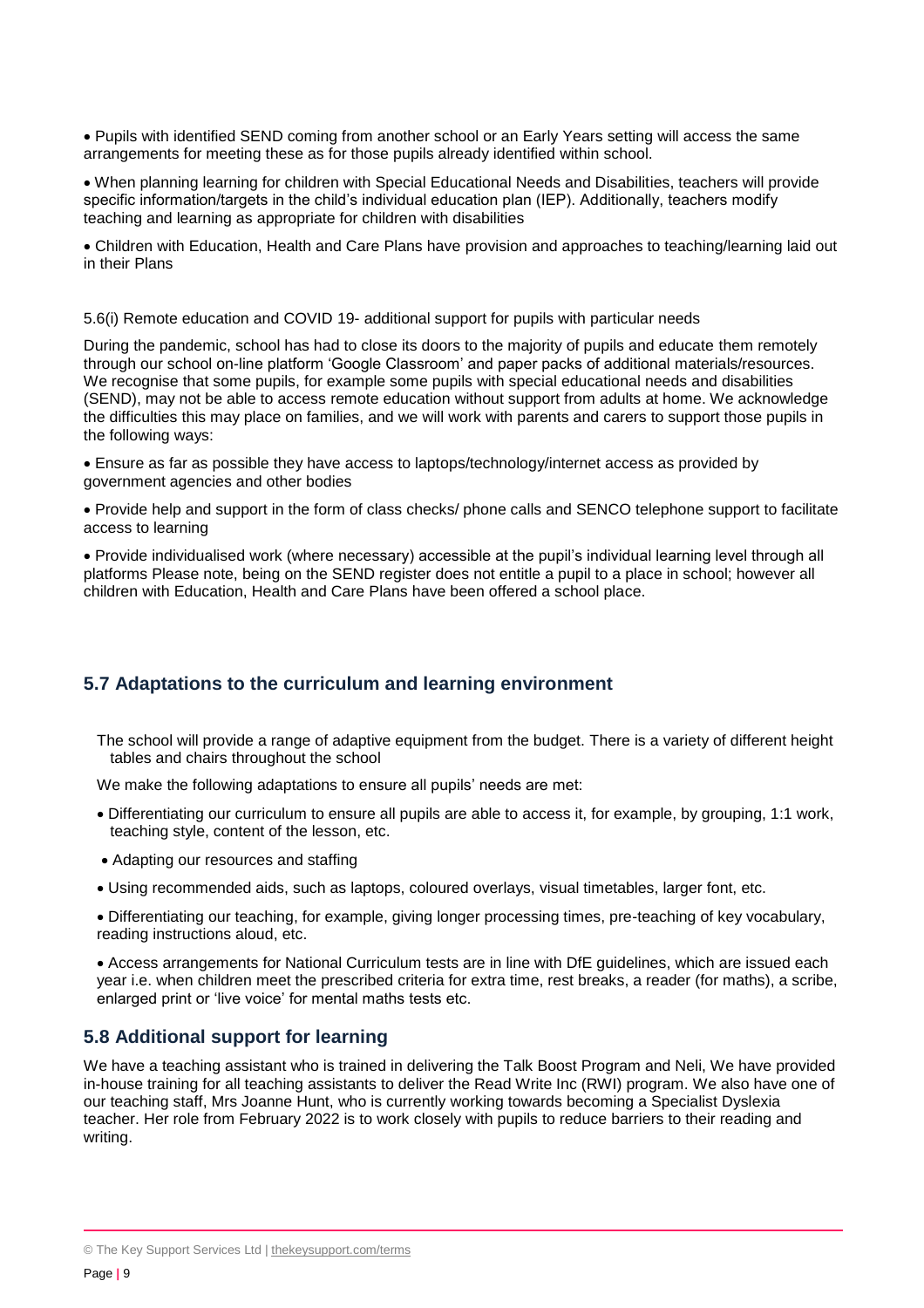Teaching assistants will support pupils on a 1:1 basis when a specific intervention is identified or it is written into the child's Plan. Teaching assistants will support pupils in small groups when a specific intervention is identified or it is written into the child's Plan.

Our SENCO, Miss Helen Sanders, with support from a teaching assistant, provides high quality pastoral and nurture support for our children, including social skills, communication skills, friendships and behaviour; this can be 1:1 or in small groups, according to need. She also runs a Lunchtime Club for those children who need a quieter environment than the dining hall or who are struggling to interact appropriately with their peers, or need support with eating. We also have a Specialist teacher, Jackie Ward, in school for one day each week, who can offer nurture and other therapeutic direct work with small groups or individuals.

We work with the following agencies to provide support for pupils with SEN:

- Child Action North West (CANW)
- > School Nurse
- Educational Psychologists
- Children and Adolescent Mental Health Services (CAMHS)
- Children's Social Care (CSC)
- > POST Adoption Team
- > IDSS Traded Team
- > Inclusion Solutions
- > Speech and Language Therapists (SALT)
- > Occupational Therapists
- Children's Family Well-Being Service (CFWS)
- > Teacher of the Deaf

#### **5.9 Expertise and training of staff**

Our SENCO has 11 Years of experience in this role and is allocated 2 days a week to manage SEN provision.

We have a team of 11 teaching assistants, including a higher level teaching assistant (HLTAs) who is trained to deliver SEN provision.

In the last academic year, staff have been trained in RWI, Talk Boost and Neli

We use a specialist teacher, Jackie Ward, to support the SENCo in her role and provide intervention for those children with ASD and social & emotional needs.

#### **5.10 Securing equipment and facilities**

Equipment and facilities are either procured via the school's own budget or, for more complex and expensive items, on application (with parental consent) to the Local Authority or NHS services.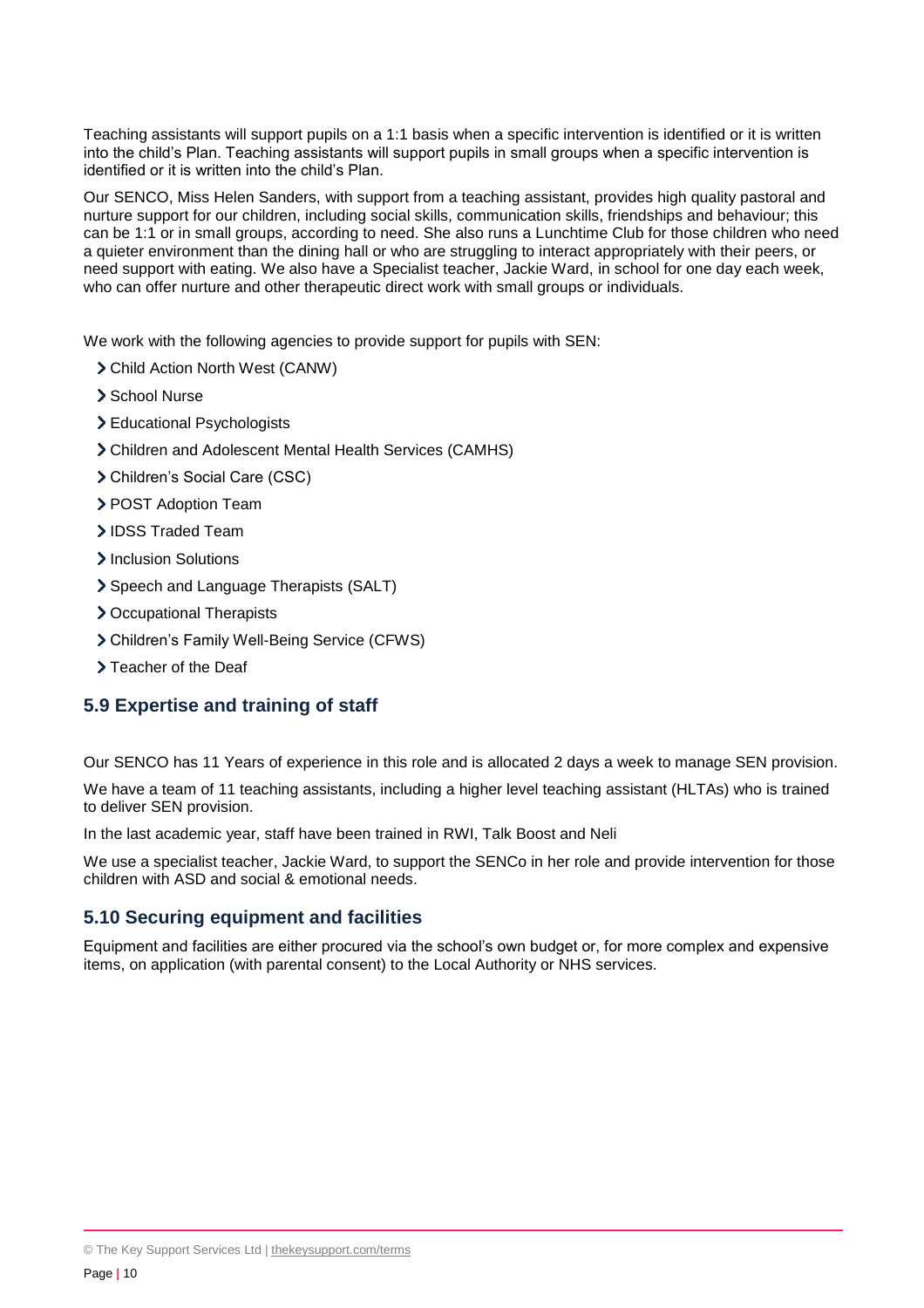### **5.11 Evaluating the effectiveness of SEN provision**

We evaluate the effectiveness of provision for pupils with SEN by:

- Reviewing pupils' individual progress towards their goals each term
- Reviewing the impact of interventions regularly
- Monitoring by the SENCO/Head Teacher
- Using provision maps to measure progress
- Holding annual reviews for pupils with EHC plans

Tracking data for all pupils, including those with SEND, is collected by the Deputy Head Teacher and analysed, in conjunction with information gathered from other sources - dialogue with colleagues, discussions with pupils and parents etc to make a judgement on effectiveness.

#### **5.12 Enabling pupils with SEND to engage in activities available to those in the school who do not have SEND**

Explain your school's approach here. Describe how you make sure there are no barriers to your pupils with SEND enjoying the same activities as other pupils in your school. Please note, these are suggestions only.

All of our extra-curricular activities and school visits are available to all our pupils, including our before-and after-school clubs.

All pupils in Year 5 are encouraged to go on our residential trip to Winmarleigh Hall Adventure Centre.

All pupils in Year 6 are encouraged to go on our residential trip to Ullswater Outward Bound Centre.

All pupils are encouraged to take part in sports day/school plays/special workshops etc. No pupil is ever excluded from taking part in these activities because of their SEN or disability.

Extra staff are on hand to support SEND pupils as required, especially if activities are run by external agencies. All activities within and outside school are covered by a risk assessment. These are carried out by the Premises Manager (Deputy Head Teacher) and/or the Lancashire County Council. Additional risk assessments are carried out for specific children with advice from appropriate agencies, depending on their needs. Risk assessments are also monitored by the Governing Body and Lancashire County Council.

In the school Admissions Policy (see website under Policies) Looked After children and children with special medical/ social needs are prioritised and consideration is given to these with the provision of professional supporting evidence which clearly states why this is the most suitable school to meet those needs.

The school's Accessibility Plan (see website under Policies) emphasises our commitment 'to providing an accessible environment which values and includes all pupils, staff, parents and visitors regardless of their education, physical, sensory, social, spiritual, emotional and cultural needs. We are committed to challenging negative attitudes about disability and accessibility and to developing a culture of awareness and inclusion.

The school site is surrounded by fencing for safeguarding and security purposes. The path from Wychnor to the school entrance is accessible for wheelchair users.

School is wheelchair accessible and, in addition to other toilet facilities, there is an accessible toilet located in the main entrance area. All our classrooms are on the ground floor.

Once in the main Reception area the internal door can only be opened from inside the building (other than by staff members using a fob to gain entry).

Arrangements are made for disabled parking on an individual basis.

A member of the Senior Leadership team is on duty on the school playground from 8.40am. All EYFS/KS1 and lower KS2 children are handed to parents or carers directly when leaving the building at the end of the school day. If someone other than a parent is collecting the children, school must be informed in advance.

<sup>©</sup> The Key Support Services Ltd | [thekeysupport.com/terms](https://thekeysupport.com/terms-of-use)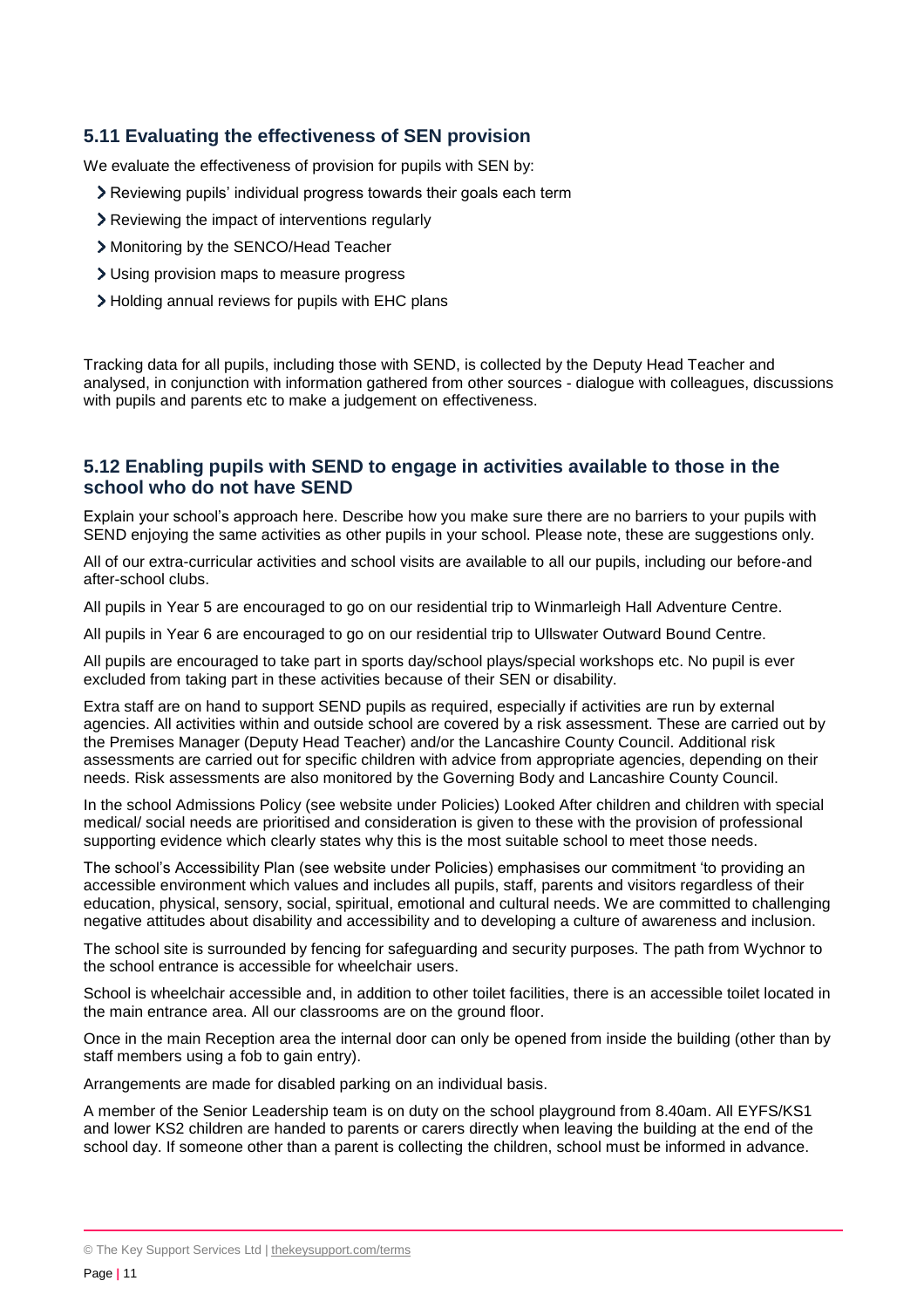Year 5 & 6 children are allowed to make their own way home if parents have previously informed the school, otherwise they must be collected.

For children with SEND, specific collection/handover arrangements may be made e.g wheelchair users or a child at risk of running away. SEND children may be supported by dedicated staff at playtimes and lunchtimes. Teachers/ teaching assistants ensure help with the handover process at the start and end of the day.

### **5.13 Support for improving emotional and social development**

Harris Primary School aims to provide a safe, nurturing environment in which all pupils achieve their full potential and have the skills and confidence to meet the challenges of secondary school education. Children are supported through Personal, Social and Health Education (PSHE).

There are a range of support groups locally that school can call upon to help individual children and families, including the Children and Family Wellbeing Support Service. This service is accessed through the completion of an EHA (Early Health Assessment) form with parents. This is an assessment and planning tool which is used to gather information about children and families in one place to help the family decide what sort of help is needed. It may be used to address a range of unmet educational, emotional, social and behavioural needs. Regular Team Around the Family (TAF) meetings may be held to continue the system of support for the family

More information about the CAF/ TAF process can be found here:

[https://www.lancashire.gov.uk/children-education-families/special-educational-needs-and-disabilities/getting](https://www.lancashire.gov.uk/children-education-families/special-educational-needs-and-disabilities/getting-help/assessment-and-support/common-assessment-framework/)[help/assessment-and-support/common-assessment-framework/](https://www.lancashire.gov.uk/children-education-families/special-educational-needs-and-disabilities/getting-help/assessment-and-support/common-assessment-framework/)

We provide support for pupils to improve their emotional and social development in the following ways:

- Pupils with SEN are encouraged to be part of the school council
- Pupils with SEN are also encouraged to be part of all our extra-curricular clubs to promote teamwork/building friendships

#### **Bullying and Safeguarding**

We have a zero tolerance approach to bullying. All children are taught about anti-bullying, friendships and staying safe through a combination of age-appropriate PSHE lessons, whole-school/Key Stage Assemblies and an annual visit from the Life Education Centre. Anti-bullying week encourages children to recognise when to speak to members of staff if they are worried especially during playtimes. Children with specific difficulties may be teamed up with a buddy to ensure their inclusion, safety and wellbeing on the playground. Additionally, all staff (including welfare) are made aware of vulnerable children and, if appropriate, a key worker may be allocated to a specific child.

Online-Safety is taught in an age- appropriate manner throughout the school, recognising the potential dangers and issues on the Internet. Pupils' views on safety, bullying and attitudes to risk are sought through the termly Pupil Attitude Questionnaire.

Any bullying incident is dealt with in accordance with the school's anti-bullying policy, which is available on the website and from the office on request.

In accordance with legislation, the school has a Designated Senior Person (DSL) and a back-up deputy DSL to deal with issues related to Child Protection and Safeguarding. All staff receive regular Child Protection awareness training.

#### **Looked-After Children with SEND**

School has a nominated member of staff for Children Looked After. This is the SENCo, Miss Helen Sanders. She liaises with Class Teachers to contribute to the child's Personal Education Plan (PEP). Where a Child Looked After has an Education, Health and Care Plan, wherever practicable, the PEP is reviewed along with the EHCP.

<sup>©</sup> The Key Support Services Ltd | [thekeysupport.com/terms](https://thekeysupport.com/terms-of-use)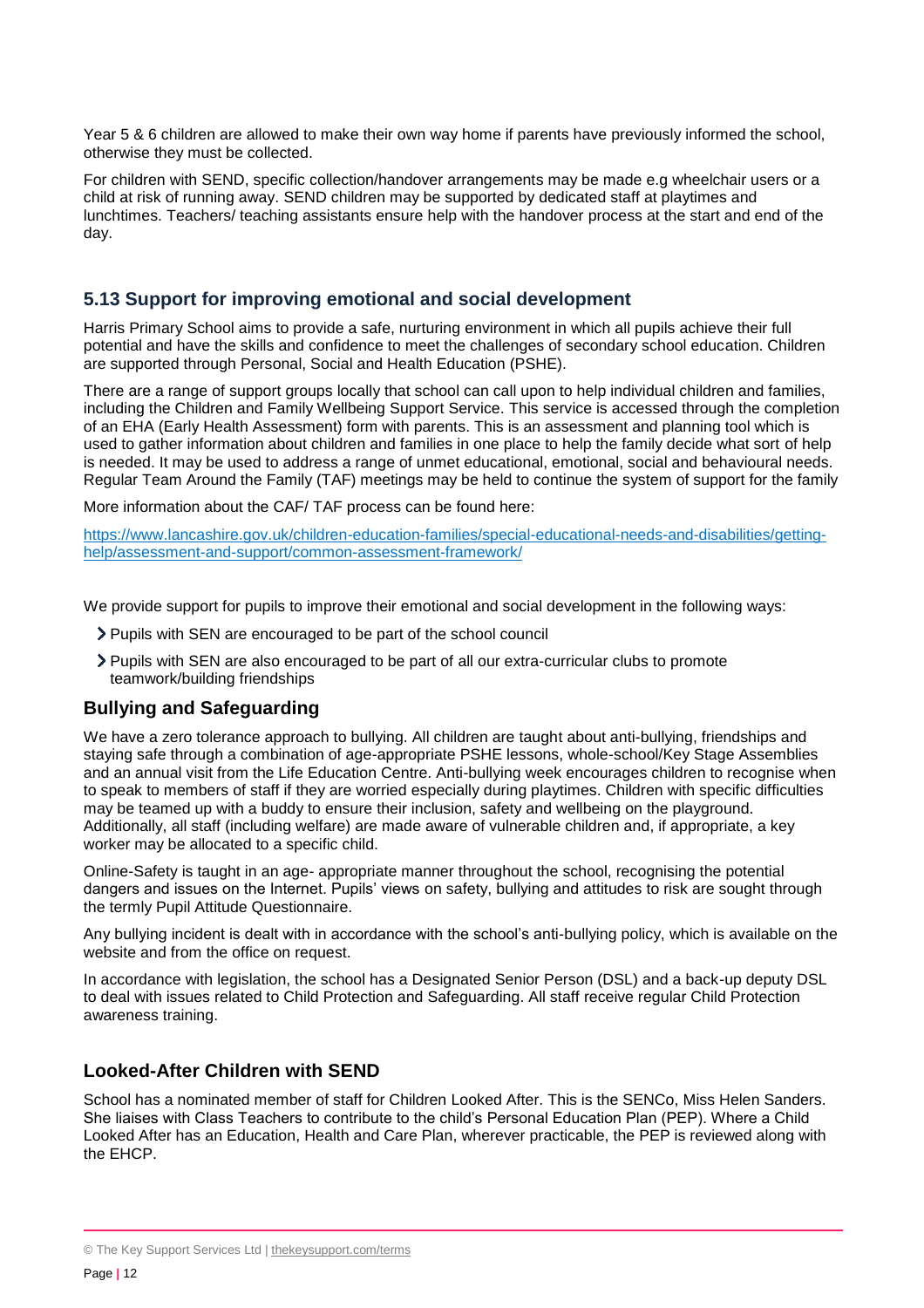## **Medical needs**

The school has a variety of policies which cover health and wellbeing issues e.g Medicines in School Policy, First Aid etc.

Some medication, such as asthma inhalers are kept in the teacher's medical box in the appropriate classroom. All other medication is stored securely in the School office or in the staff-room fridge if necessary. All medicine is recorded in a medicine log along with details of dosage and frequency.

Parents/ carers sign to grant authorisation to the school to administer medicine to their child. Full records are kept in accordance with the appropriate policy.

For individual children with specific needs, care plans are written at a meeting between a member of the school's staff (or SENCo), the child's parents, the child (when appropriate) and the School Nurse. Any new adults coming into school go through an induction process in accordance with the school's Induction Policy to ensure they are made aware of any particular needs. Additionally, staff receive training to deal with specific difficulties, when the need arises e.g how to administer an 'Epi- Pen'. Where a child's health care needs may impact on their ability to access an educational trip or activity, additional advice is sought from parents and/or health care professionals, as appropriate.

School deals with medical issues through a graduated response. Trained school staff deal with minor issues but we would always err on the side of caution if it was felt that an illness, injury or medical attack was more serious and contact the emergency services. School will always try to contact parents/carers in these instances so it is important that the office has up to date contact details including home and mobile telephone numbers.

## **5.14 Working with other agencies**

The Head and SENCO liaise with all relevant agencies to support our children with SEND and work in partnership with them to deliver the best outcomes for the pupils – see list of organisations above.

## **5.15 Complaints about SEN provision**

In order to deal with your concern or complaint in the quickest and most straightforward way, we ask that you take a graduated approach:

a) Firstly contact the class teacher via the school office or directly

b) Secondly, if you have concerns which cannot be addressed by the class teacher, then please contact the Head Teacher and/or the SENCO via the school office

c) Finally, reference should be made to the school's Complaints Policy should further action be deemed necessary. We aim to deal with any complaints at the earliest opportunity but within 20 days at the latest (in accordance with the Complaints Policy)

The parents of pupils with disabilities have the right to make disability discrimination claims to the first-tier SEND tribunal if they believe that our school has discriminated against their children. They can make a claim about alleged discrimination regarding:

- Exclusions
- Provision of education and associated services
- Making reasonable adjustments, including the provision of auxiliary aids and services